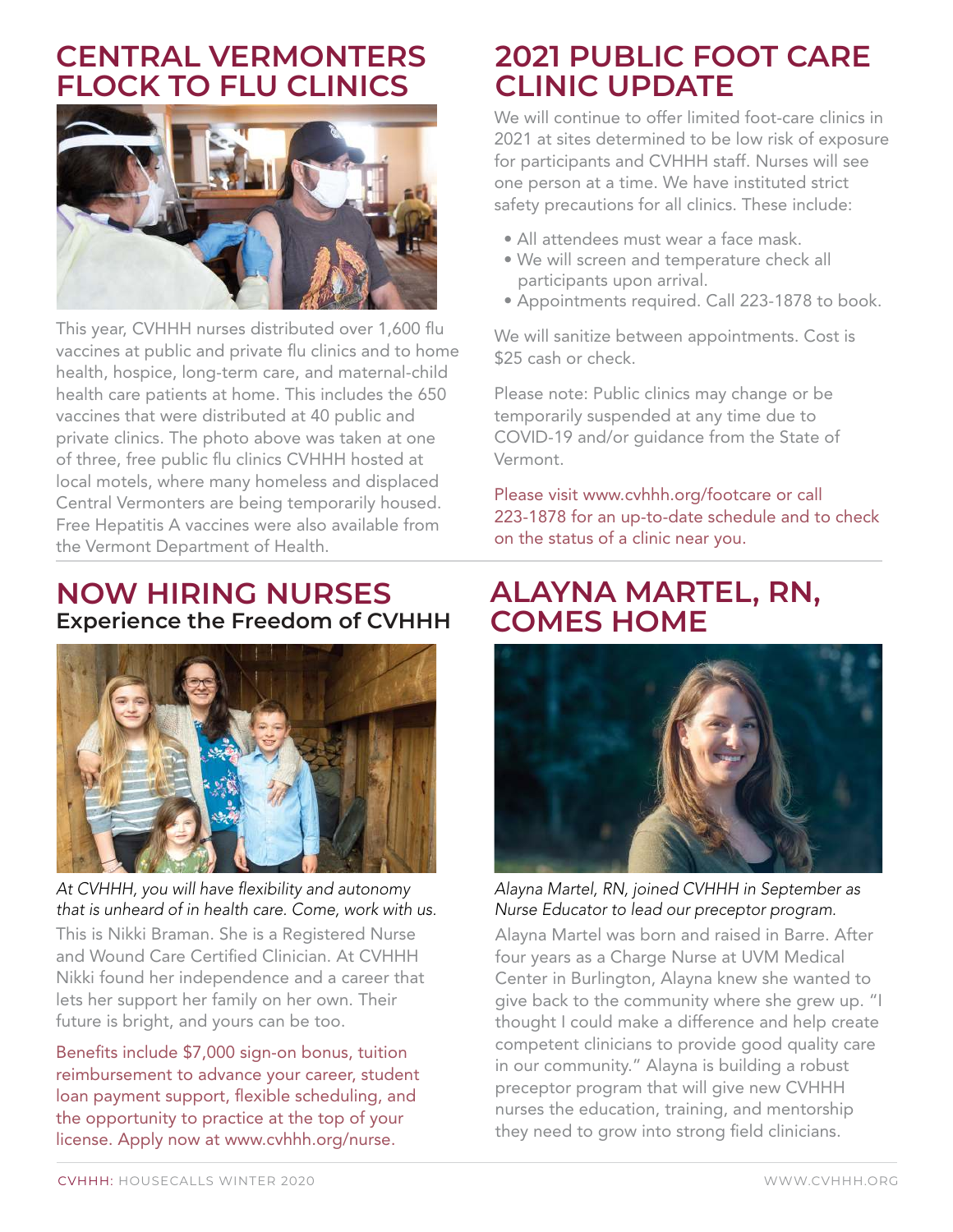# **HOUSECALLS CENTRAL VERMONT HOME HEALTH & HOSPICE**



**WINTER 2020**

#### **PARADE FOR CVHHH STAFF LOCAL FIRST RESPONDERS**

**VERMONT LOVES**  $OUR$ ESSENTIAL WORKERS

**HONOR STELLAR CARE DURING PANDEMIC** "Caring for Our Community"

**FALL APPEAL CHAIRS** MEET ED & TRISH READ OF FAYSTON

 **FOOT CARE** UPDATE ON 2021 CLINICS

**A NURSE COMES HOME** MEET NEW RN EDUCATOR ALAYNA MARTEL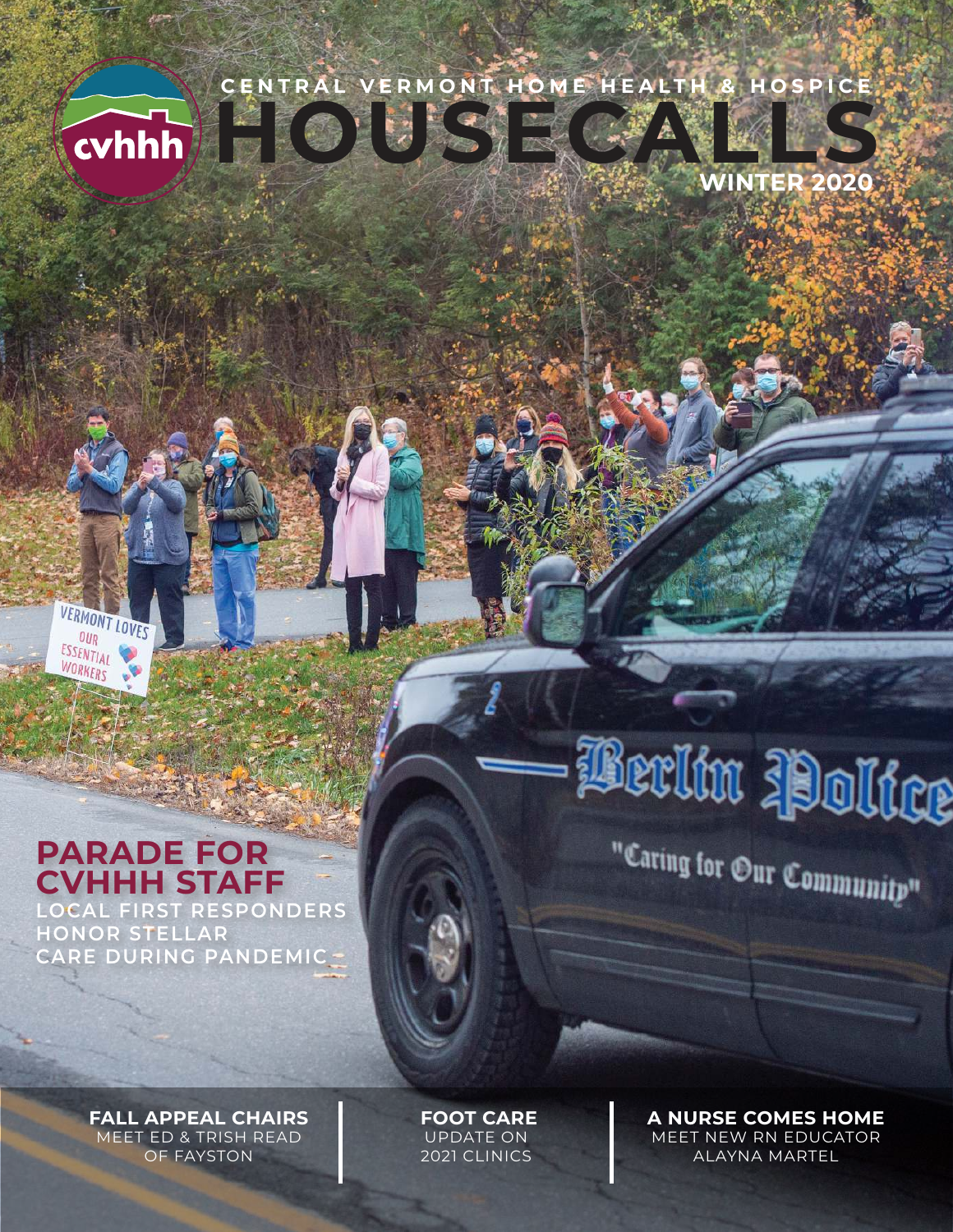

**SANDY ROUSSE PRESIDENT & CEO**  CENTRAL VERMONT HOME HEALTH & HOSPICE

#### **A MESSAGE FROM SANDY ROUSSE**

Earlier this year, Alex Boguzewski, a jack-of-all-trades who works for CVHHH as a Personal Care Attendant (PCA), Telehealth Technician, and Community Health Worker, ran into Brian Peete, Montpelier's Chief of Police, at Tractor Supply. The two got to talking, and the idea for a drive-by thank you parade for CVHHH staff was born. Chief Peete took the lead coordinating the event and, with Alex, gathered a group of local first responders to honk and flash their way down Granger Road in Berlin in front of our office and many staff on a chilly October morning. Middlesex, East Montpelier, and Montpelier Fire Departments, Montpelier and Berlin Police Departments, and Barre City Ambulance, participated in a spectacular show of appreciation for our efforts to keep Central Vermonters healthy and safe during the pandemic.

The parade was short—maybe two and a half minutes—but it made an impression on me and on our staff, who have gone above and beyond to ensure Central Vermonters, including COVID-positive individuals, got the care, education, and support they needed, even as cases of the coronavirus surged in our community.

When we asked Chief Peete what inspired him, he said: "We want to be there to show you that we're in the fight with you to bring hope, comfort, and help to everyone."

To say that I felt honored by this gesture, and by Chief Peete's kind words, is an understatement.

The parade reminded me of the importance of seeking out and acknowledging the good around us. When I walk the hallways at CVHHH, meet with staff, and listen to morning clinician huddle calls, I see one example after another of empathy and compassion in action. The pandemic mounted many challenges for CVHHH staff—strict infection controls, screening measures, and other limitations that added steps to already busy schedules—and they did not miss a beat. We did not close our doors once during the pandemic. We never stopped accepting referrals. In fact, we expanded services, offering COVID-19 testing in the community, facilitating delivery of frozen meals, and ensuring our clients' medical and emotional needs were met.

In return, you rallied behind us when we needed you most with donations of all kinds, financial and in-kind gifts, face masks, face shields, hand sanitizer, boxed lunches, and your time. This has been a challenging year (another understatement), but the willingness of this community to come together and to support one another, and businesses like CVHHH, is stronger than ever. I am humbled by your generosity. We could not do our work without you. I wish all of you a very happy holiday season and a safe and healthy new year.

#### **YOUR SAFETY MATTERS** OUR CORONAVIRUS RESPONSE

We are closely following coronavirus cases in our community and want to assure you that we are taking all necessary measures, in alignment with the Vermont Department of Health and CDC, to protect the health and safety of our clinicians and clients. We remain open for business and continue to accept referrals for in-home and virtual visits and supports across all of our programs.

For more information about safety and infection control measures at CVHHH, visit www.cvhhh.org.